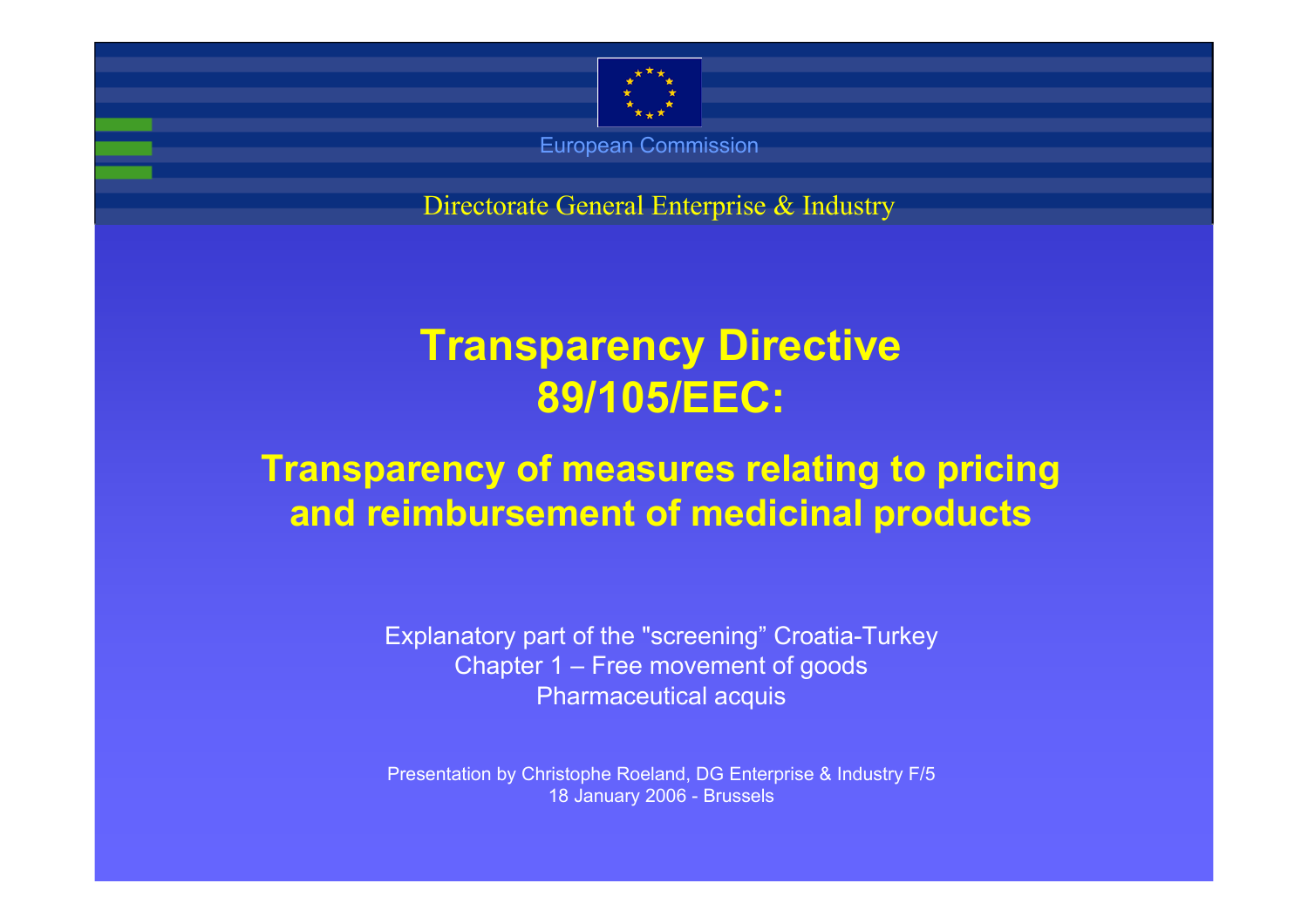

Directorate General Enterprise & Industry

# **Introduction**

- $\triangleright$  Decisions on prices of medicinal products and their reimbursement fall within the responsibility of Member States
- ¾ However, national pricing and reimbursement measures may have an impact on market access & free movement of goods
- $\triangleright$  Necessity to ensure that such measures do not hinder or distort intra-Community trade
	- $\rightarrow$  $\rightarrow$  Harmonised legal instrument to guarantee the transparency of pricing and reimbursement measures

*Directive 89/105/EEC of 21 December 1988 relating to the transparency of measures regulating the pricing of medicinal products for human use and their inclusion within the scope of national health insurance system (OJ N°40 of 11.2.1989, p. 8)*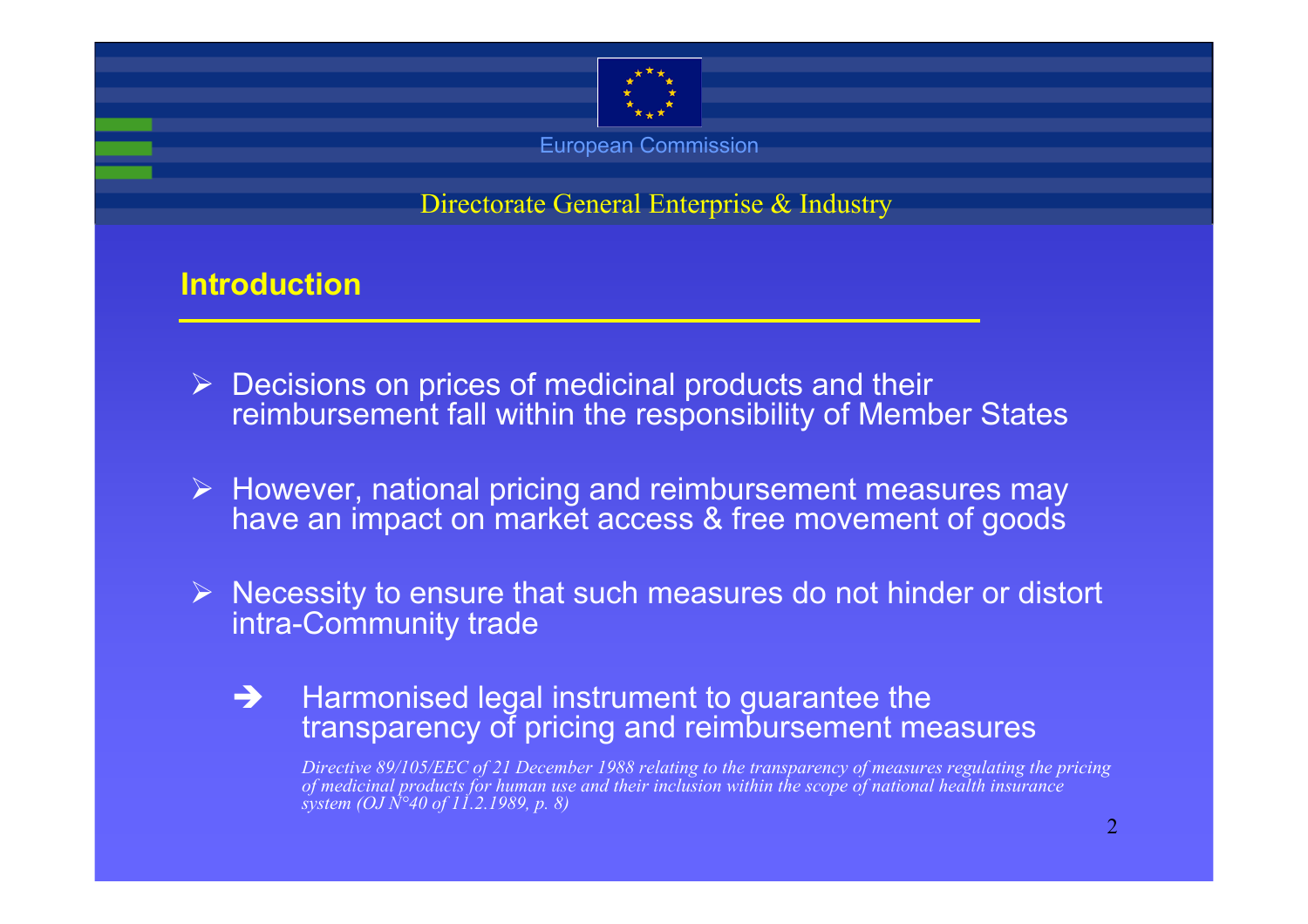

Directorate General Enterprise & Industry

# **Objectives of the Directive**

- ¾ Obtain an overall view of pricing arrangements in each Member **State**
- $\triangleright$  Ensure that all interested parties can verify that national pricing and reimbursement measures do not constitute quantitative restrictions on imports or exports, or measures having equivalent effect
	- $\rightarrow$  Procedural framework to facilitate the implementation of, and verification of compliance with, EC Treaty rules on free movement of goods (Article 28 of the Treaty)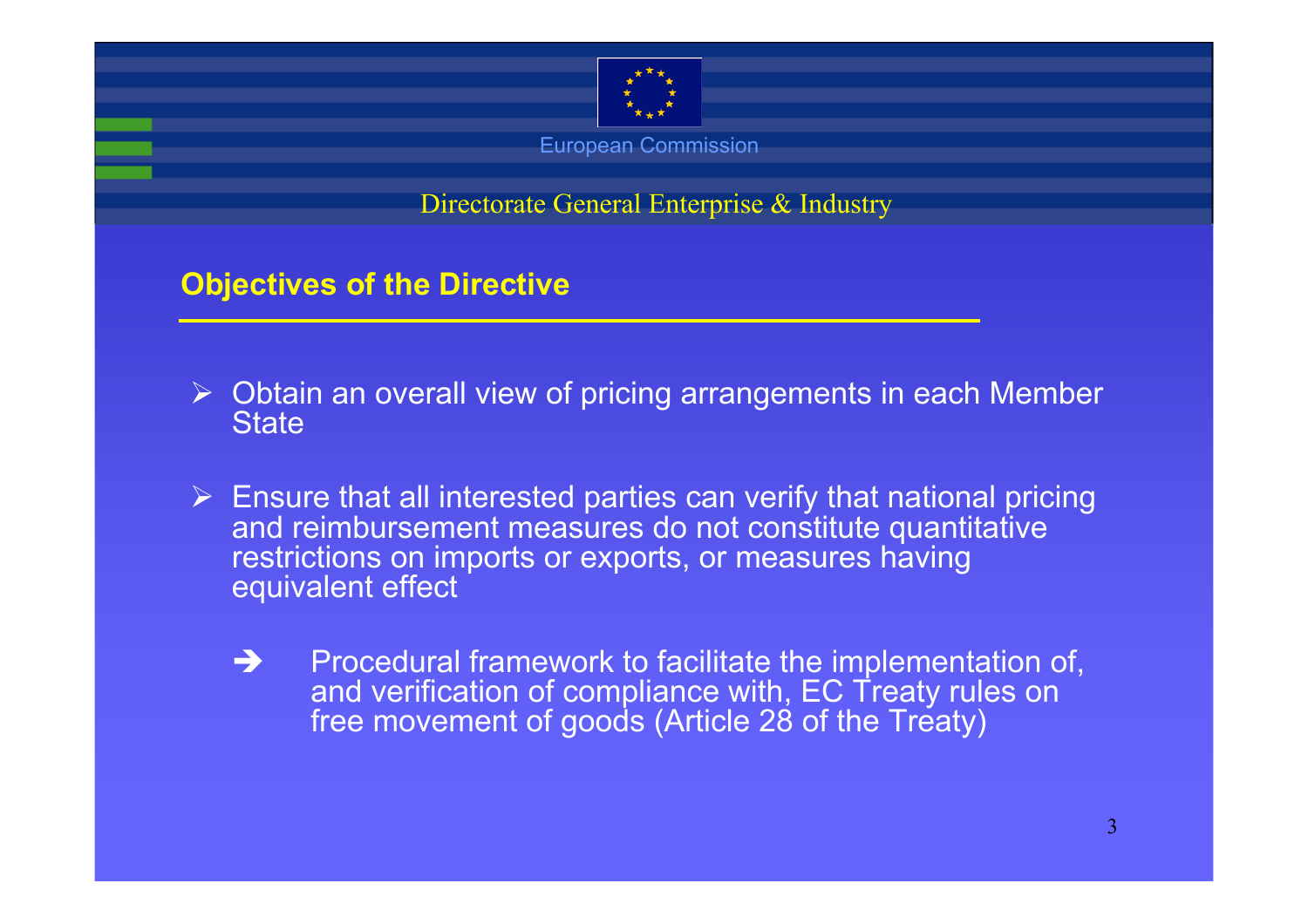

Directorate General Enterprise & Industry

# **Scope of the Directive**

- ▶ Directive 89/105/EEC applies to <u>any</u> national measure (whether laid down by law, regulation or administrative provision)
	- to control the prices of medicinal products for human use
	- or
	- to restrict the range of medicinal products covered by their national health insurance systems
- $\triangleright$  The Directive does not affect national policies on pricing and reimbursement of medicinal products, except as far as it is necessary to guarantee the transparency of national systems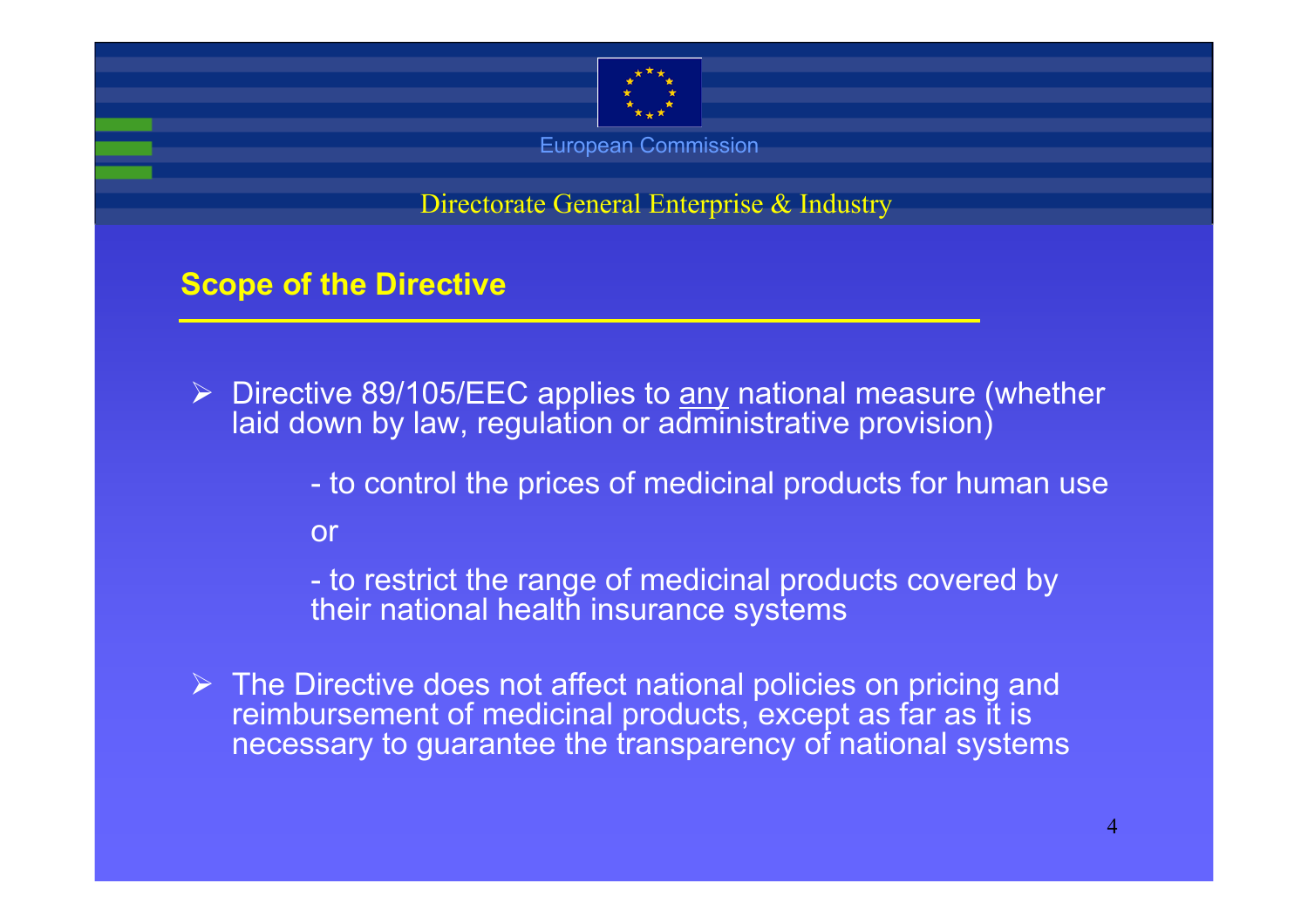

Directorate General Enterprise & Industry

# **Key provisions (1)**

### **Areas covered**

## **Price decisions**

**(Articles 2 & 3)**

- $\rightarrow$  Decisions on initial price
- $\rightarrow$  Decisions to increase price

### **Reimbursement decisions**

**(Articles 6 & 7)**

 $\rightarrow$  Decisions on inclusion in / exclusion from the list of reimbursed products (positive list)

 $\rightarrow$  Decisions on inclusion in / exclusion from the list of non-reimbursed products (negative list)

### **Obligations**

### **Strict timeframe**

 $\rightarrow$  Rule = 90 days from receipt of application (90 for pricing / 90 days for reimbursement)

### **Transparent criteria**

- $\rightarrow$  Objective and verifiable criteria must be defined and published
- $\rightarrow$  Individual decisions must be motivated in light of these criteria (statement of reasons)

### **Legal remedies**

 $\rightarrow$  Applicants must be informed of the legal remedies available and timeframe to appeal (independent legal body)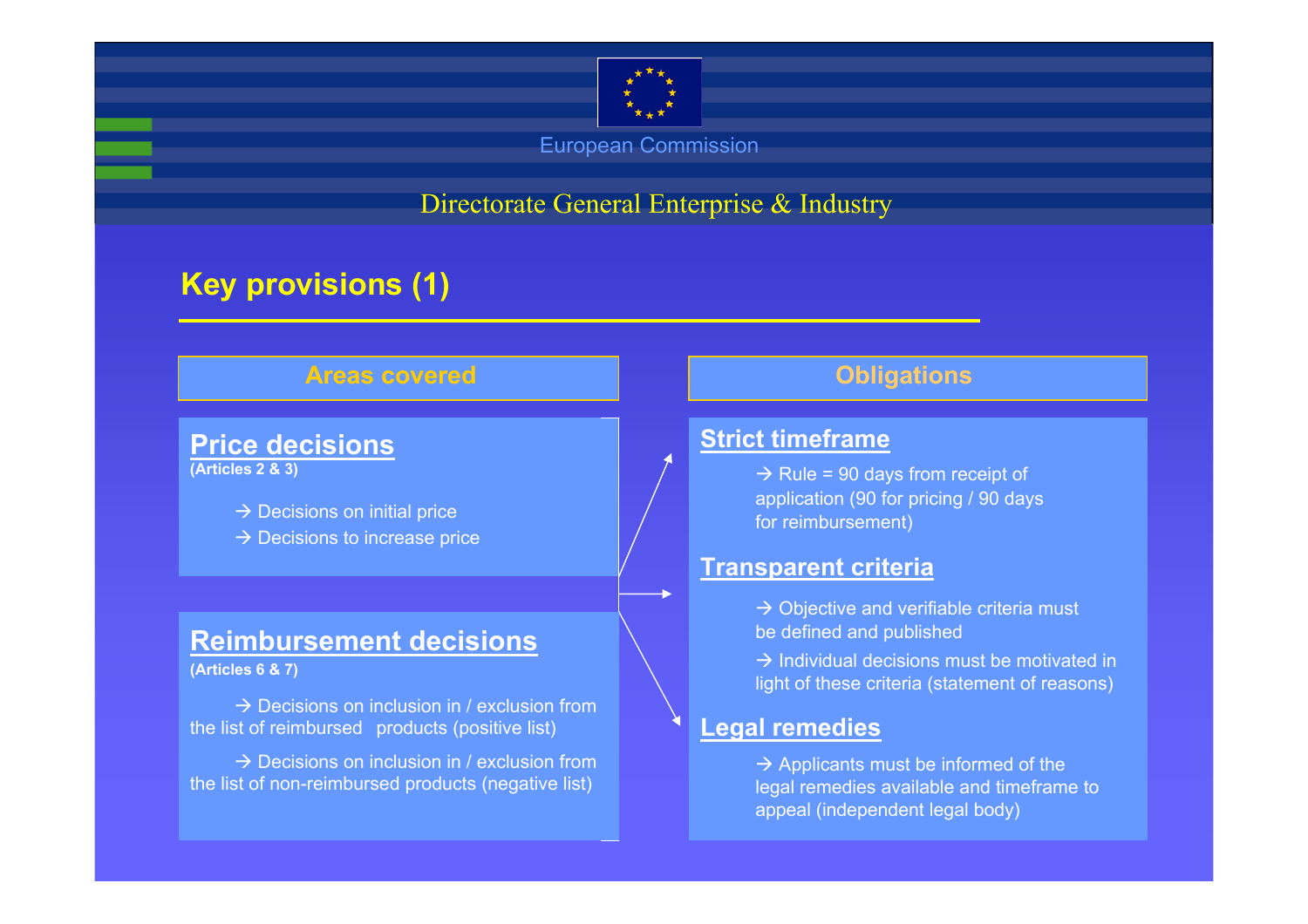

Directorate General Enterprise & Industry

# **Key provisions (2)**

### **Areas covered**

### **Price freeze**

**(Article 4)**

 $\rightarrow$  If price freeze imposed on all medicinal products or on certain medicinal products

# **Regular assessment**

 $\rightarrow$  At least once a year: obligation to carry out a review to determine if economic conditions justify maintaining the price freeze

**Obligations**

#### **Derogations**

 $\rightarrow$  Possibility to request a derogation from the price freeze

### **Profit control**

**(Article 5)**

 $\rightarrow$  If systems of direct or indirect controls on the profitability of marketing auth. holders

### **Specific information on the system**

- $\rightarrow$  Must be published in relevant publication
- $\rightarrow$  Must be communicated to the Commission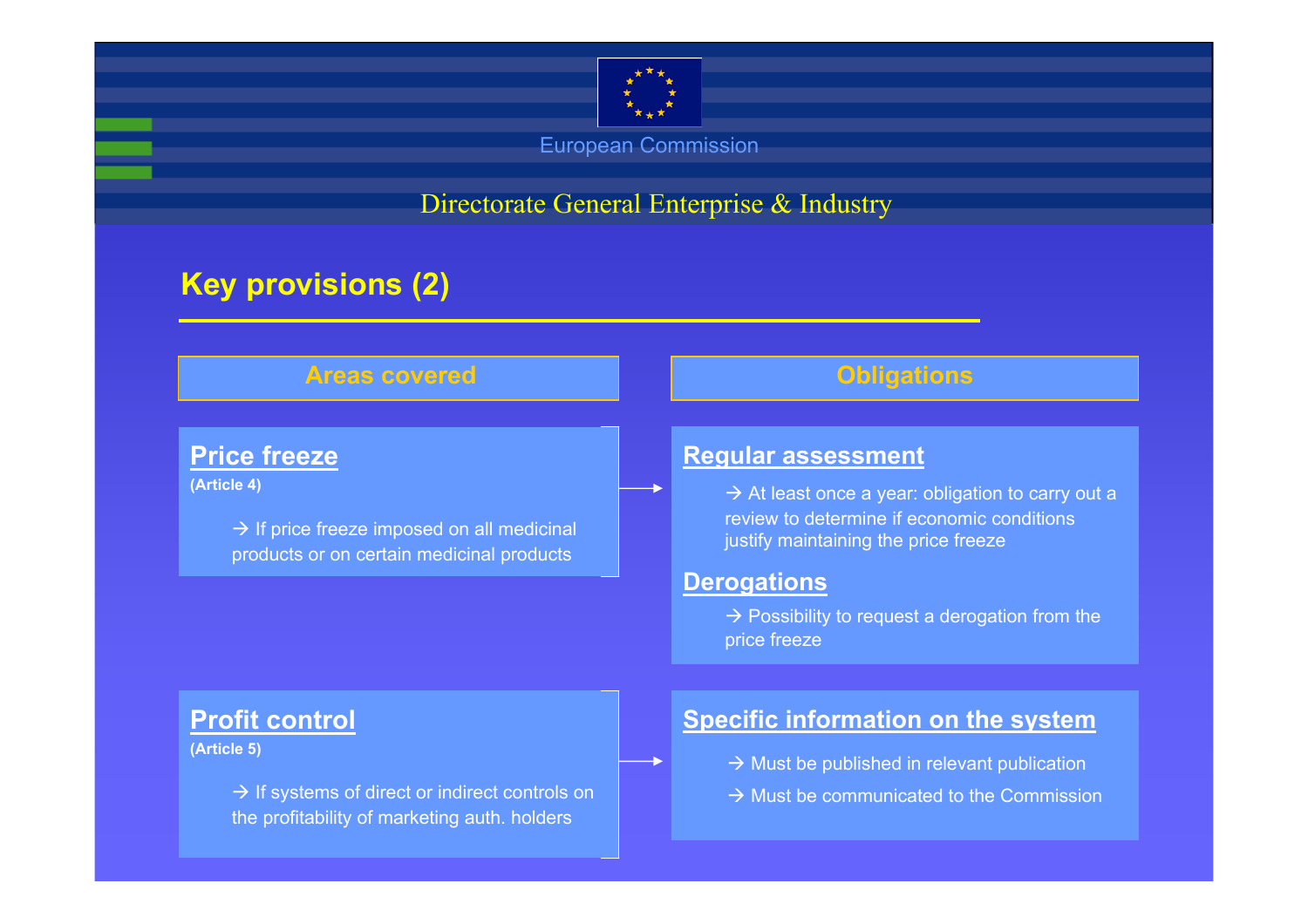

Directorate General Enterprise & Industry

**Interpretation by the Court of Justice**

- $\triangleright$  Legal instrument linked to the free movement of goods (one of the fundamental freedoms of the EU)
- $\triangleright$  Consequently, the European Court of Justice Directive considers that the Directive cannot be interpreted restrictively:
	- The Transparency Directive must be interpreted in light of its objectives, so as to ensure its effectiveness
	- Any national measure to control prices or reimbursement must comply with its provisions
	- Otherwise, the obligations of the Directive could be easily circumvented and its objectives would be jeopardised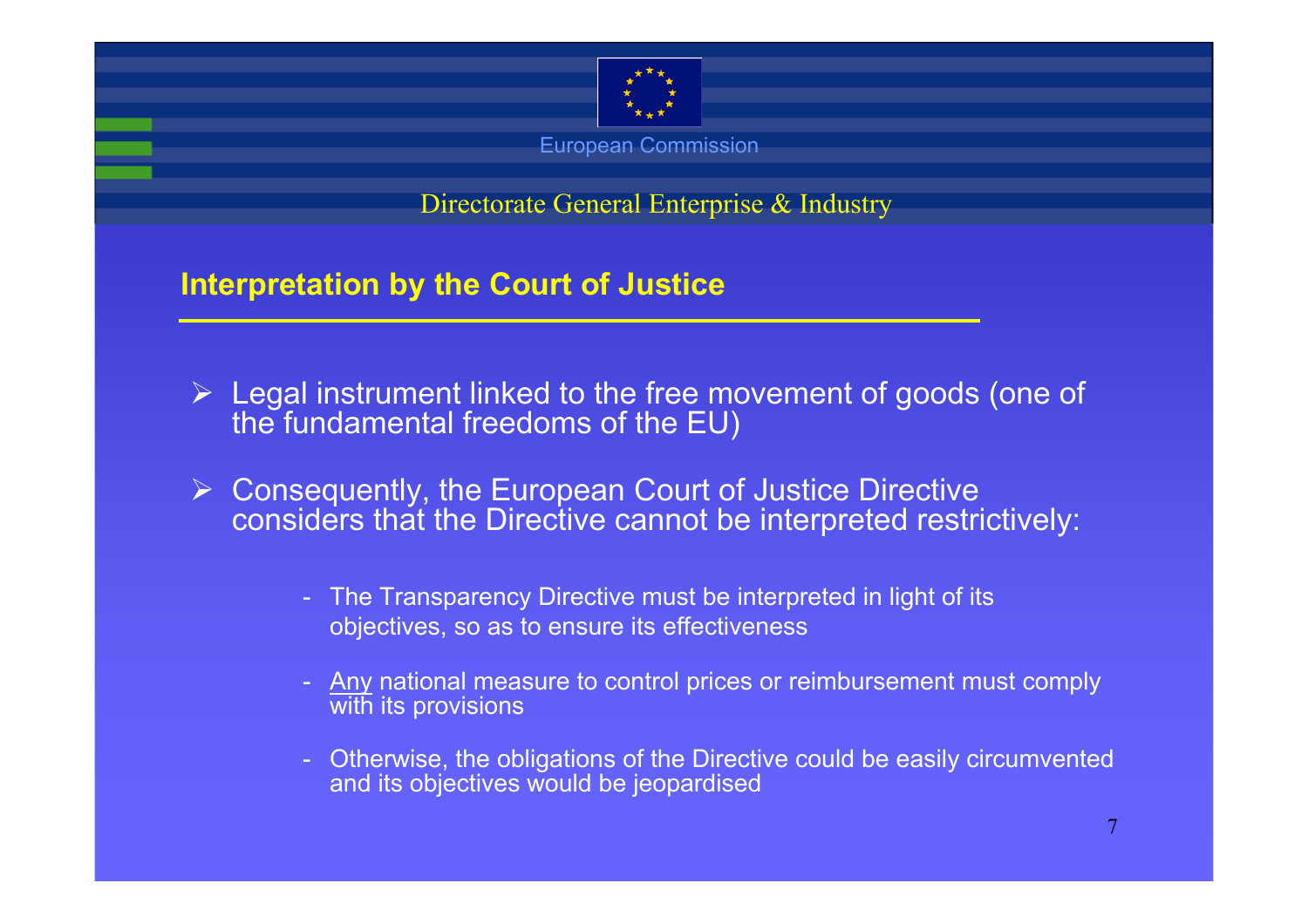

Directorate General Enterprise & Industry

## **Implications**

- $\triangleright$  This broad legal interpretation has important consequences  $$ for example:
	- The Directive applies to measures of a general nature where they amount to a bundle of individual decisions
		- $e.g. →$  *List of active substances Prescription vs. non-prescription medicines Creation of therapeutic groups*
	- If different levels or categories of reimbursement are established, the transparency requirements of the Directive must be applied to each level or category
		- *e.g. → Criteria for each level/category of reimbursement*
- $\triangleright$  See relevant case law:
	- C-424/99, Commission v. Austria, 27 November 2001
	- C-229/00, Commission v. Finland, 12 June 2003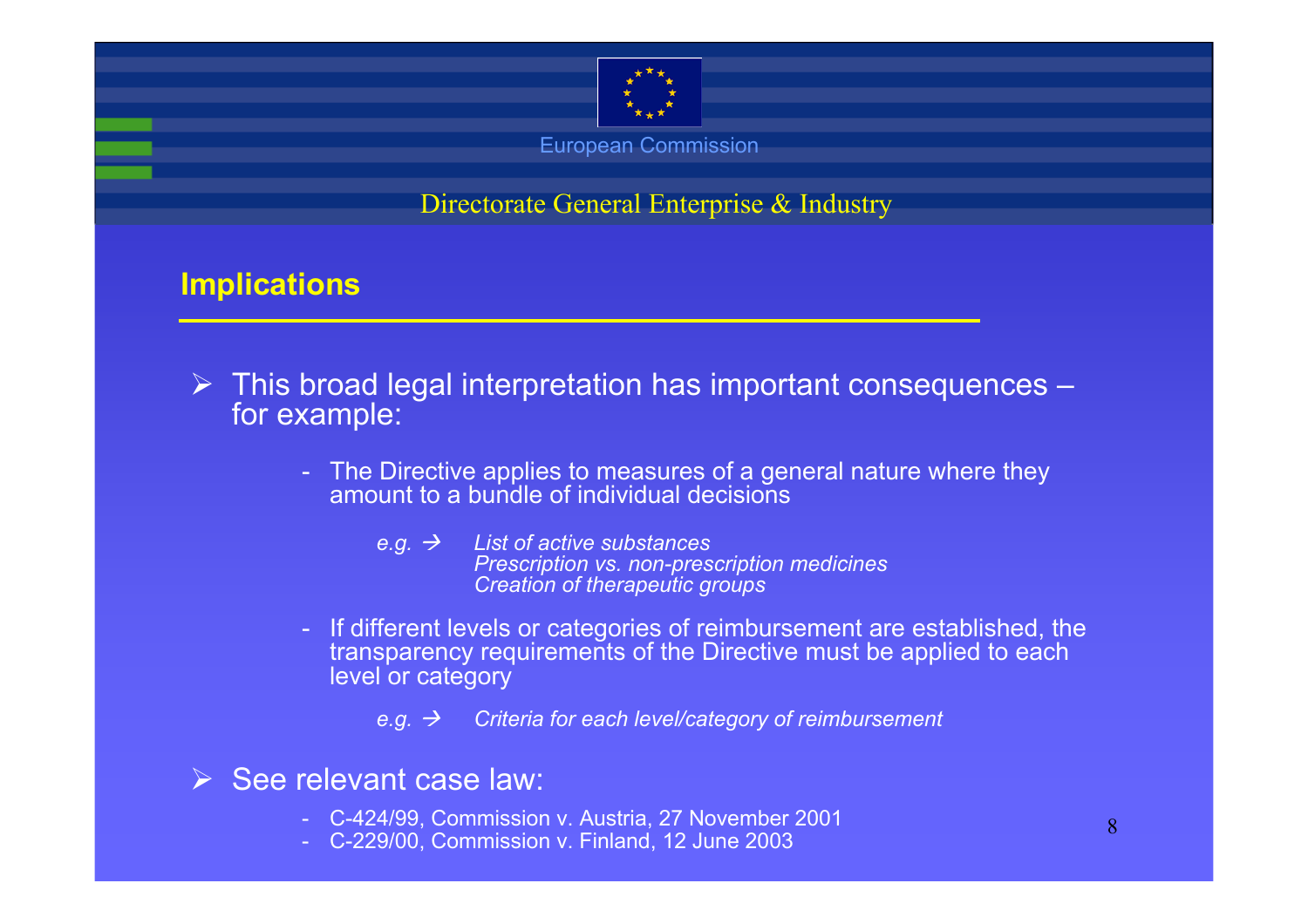

Directorate General Enterprise & Industry

# **Conclusion**

- $\triangleright$  A key instrument for the functioning of the internal market in medicinal products
- $\triangleright$  A short, but essential piece of the pharmaceutical acquis